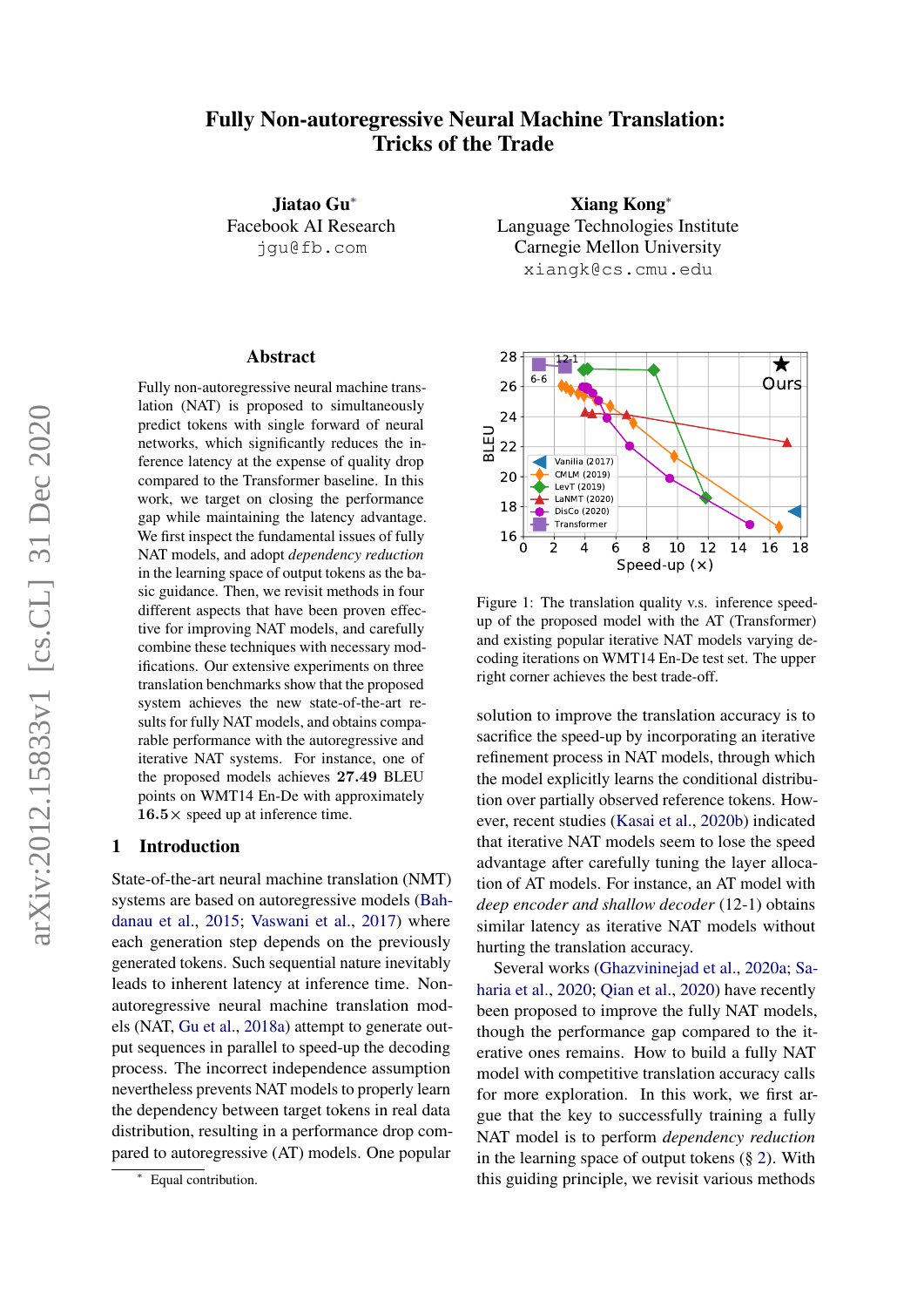which are able to reduce the dependencies among target tokens as much as possible from four different perspectives, i.e., training corpus (§ [3.1\)](#page-2-0), model architecture (§ [3.2\)](#page-2-1), training objective (§ [3.3\)](#page-2-2) and learning strategy (§ [3.4\)](#page-3-0). Furthermore, such target token dependencies cannot be perfectly removed by any of these aspects only. The performance gap can not be near closed unless we make full use of these techniques' advantages.

We validate our fully NAT model on standard translation benchmarks including 5 translation directions. The proposed system achieves new stateof-the-art results for fully NAT models. Moreover, compared to the Transformer baseline, our models achieve comparable performance with over  $16\times$ speed-up at inference time.

### <span id="page-1-0"></span>2 Motivation

Given an input sequence  $x = x_1 \dots x_{T}$ , an autoregressive model [\(Bahdanau et al.,](#page-9-0) [2015;](#page-9-0) [Vaswani](#page-11-0) [et al.,](#page-11-0) [2017\)](#page-11-0) predicts the target  $y = y_1 \dots y_T$  sequentially based on the conditional distribution  $p(y_t | y_{< t}, x_{1:T'}; \theta)$ , which tends to suffer from high latency in generation especially for long sequences. In contrast, non-autoregressive machine translation (NAT, [Gu et al.,](#page-9-1) [2018a\)](#page-9-1), proposed for speedingup the inference by generating all the tokens in parallel, has recently been on trend due to its nature of parallelizable on devices such as GPUs and TPUs. A typical NAT system assumes a conditional independence in the output token space, that is

$$
p_{\theta}(\boldsymbol{y}|\boldsymbol{x}) = \prod_{t=1}^{T} p_{\theta}(y_t|x_{1:T'}) \tag{1}
$$

where  $\theta$  is the parameters of the model. Typically, NAT models are also modeled with Transformer encoder-decoder without causal attention map in the decoder side. However, as noted in [Gu et al.](#page-9-1) [\(2018a\)](#page-9-1), the independence assumption generally does not hold in real data distribution for sequence generation tasks such as machine translation [\(Ren](#page-10-2) [et al.,](#page-10-2) [2020\)](#page-10-2), where the failure of capturing such dependency between target tokens leads to a serious performance degradation in NAT.

This is a fairly understandable but fundamental issue of NAT modeling which can be easily shown with a toy example in Figure [2.](#page-1-1) Given a simple corpus with only two examples: *AB* and *BA*, each of which has 50% chances to appear. It is designed to represent the dependency that symbol *A* and *B*

<span id="page-1-1"></span>

Figure 2: Toy example shows that NAT fails to learn when dependency exists in output space.

should co-occur. Although such simple distribution can be instantly captured by any autoregressive model, learning the vanilla NAT model with maximum likelihood estimation (MLE, Eq. [\(1\)](#page-1-2)) assigns probability mess to incorrect outputs (*AA*, *BB*) even these samples never appear during training. In practice, the dependency in real translation corpus is much more complicated. As shown in Figure [1,](#page-0-0) despite the inference speed-up, training the vanilla NAT the same as Transformer in a comparable size leads to quality drop over 10 BLEU points.

To ease the modeling difficulty, recent stateof-the-art NAT systems [\(Lee et al.,](#page-10-3) [2018;](#page-10-3) [Stern](#page-11-2) [et al.,](#page-11-2) [2019;](#page-11-2) [Ghazvininejad et al.,](#page-9-3) [2019;](#page-9-3) [Gu et al.,](#page-9-4) [2019;](#page-9-4) [Kasai et al.,](#page-9-5) [2020a;](#page-9-5) [Shu et al.,](#page-11-3) [2020;](#page-11-3) [Sa](#page-11-1)[haria et al.,](#page-11-1) [2020\)](#page-11-1) trade accuracy with latency by incorporating an iterative refinement process in non-autoregressive prediction, and have already achieved comparable or even better performance than the autoregressive counterpart. Nevertheless, [Kasai et al.](#page-10-0) [\(2020b\)](#page-10-0) showed autoregressive models with a deep encoder and a shallow decoder can readily outperform strong iterative models with similar latency, indicating that the latency advantage of iterative NAT has been overestimated.

<span id="page-1-2"></span>By contrast, while maintaining a clear speed advantage, fully NAT system – model makes parallel predictions with single neural network forward – still lags behind in translation quality and has not been fully explored in literature (Libovický and [Helcl,](#page-10-4) [2018;](#page-10-4) [Li et al.,](#page-10-5) [2018;](#page-10-5) [Sun et al.,](#page-11-4) [2019;](#page-11-4) [Ma](#page-10-6) [et al.,](#page-10-6) [2019;](#page-10-6) [Ghazvininejad et al.,](#page-9-2) [2020a\)](#page-9-2). This motivates us in this work to investigate various approaches to push the limits of learning a fully NAT model towards autoregressive models regardless of the architecture choices [\(Kasai et al.,](#page-10-0) [2020b\)](#page-10-0).

### 3 Methods

In this section, we discuss several important ingredients to train a fully NAT model. As discussed in § [2,](#page-1-0) we argue that the guiding principle of designing any NAT models is to perform *dependency reduction* as much as possible in the output space so that it can be captured by the NAT model. For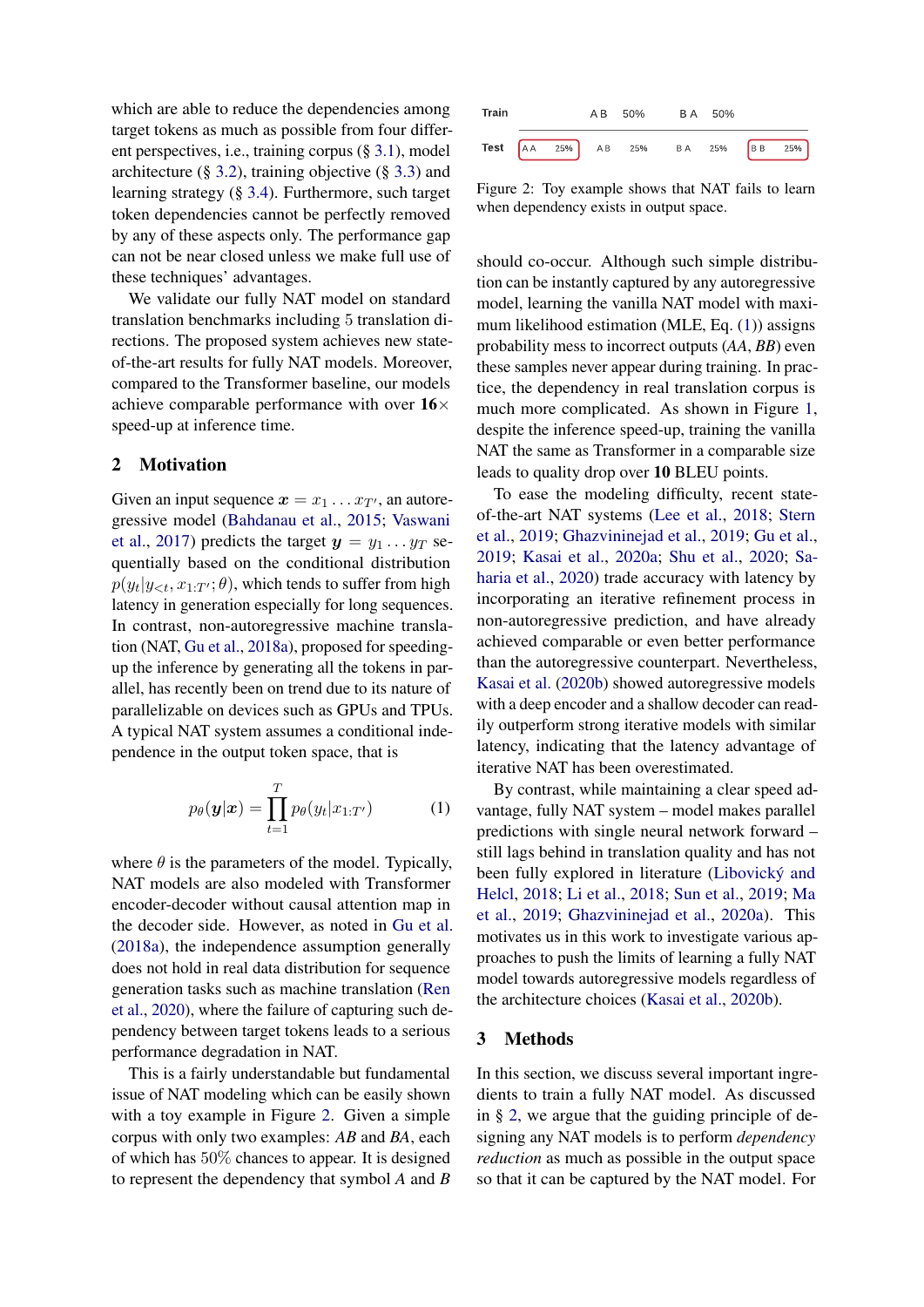<span id="page-2-3"></span>

Figure 3: The overall framework of our fully NAT model.

example, iterative-based models [\(Ghazvininejad](#page-9-3) [et al.,](#page-9-3) [2019\)](#page-9-3) explicitly reduce the dependencies between output tokens by learning the conditional distribution over the observed reference tokens. The overall framework of training our fully NAT system is presented in Figure [3.](#page-2-3)

#### <span id="page-2-0"></span>3.1 Data: Knowledge Distillation

The most effective *dependency reduction* technique is knowledge distillation (KD) [\(Hinton et al.,](#page-9-6) [2015;](#page-9-6) [Kim and Rush,](#page-10-7) [2016\)](#page-10-7) which is firstly proposed in [Gu et al.](#page-9-1) [\(2018a\)](#page-9-1) and has been widely employed for all subsequent NAT systems. We replace the original target samples with sentences generated from a pre-trained autoregressive model. As analyzed in [Zhou et al.](#page-11-5) [\(2020\)](#page-11-5), KD is able to simplify the training data where the generated targets have less noise and are aligned to the inputs more deterministically. [Zhou et al.](#page-11-5) [\(2020\)](#page-11-5) also showed that the capacity of the teacher model should be constrained to match the desired NAT model to avoid further degradation in KD, especially for weak NAT students without iterative refinement. We treat Transformer *base* as the default teacher model to generate the distilled corpus.

### <span id="page-2-1"></span>3.2 Model: Latent Variables

In contrast to iterative NAT, *dependency reduction* can be done with (barely) zero additional cost at inference time by utilizing latent variables as part of the model. In such cases, output tokens  $y_{1:T}$  are modeled conditionally independent over the latent variables z which are typically predicted from the inputs  $x_{1:T'}$ :

$$
p_{\theta}(\boldsymbol{y}|\boldsymbol{x}) = \int_{\boldsymbol{z}} p_{\theta}(\boldsymbol{z}|\boldsymbol{x}) \prod_{t=1}^{T} p_{\theta}(y_t|\boldsymbol{z}, \boldsymbol{x}) d\boldsymbol{z} \quad (2)
$$

where z can be pre-defined by external library (e.g. fertility in [Gu et al.](#page-9-1) [\(2018a\)](#page-9-1)), or jointly optimized with the NAT model using normalizing flow [\(Ma et al.,](#page-10-6) [2019\)](#page-10-6) or variational auto-encoders (VAEs) [\(Kaiser et al.,](#page-9-7) [2018;](#page-9-7) [Shu et al.,](#page-11-3) [2020\)](#page-11-3).

In this work, we followed the formulation proposed in [Shu et al.](#page-11-3) [\(2020\)](#page-11-3) where continuous latent variables  $z \in \mathbb{R}^{T' \times D}$  are modeled as spherical Gaussian at the encoder output of each position. Like standard VAEs [\(Kingma and Welling,](#page-10-8) [2013\)](#page-10-8), we train such model to maximize the evidence lower-bound (ELBO) with a posterior network  $q_{\phi}$ :

<span id="page-2-4"></span>
$$
\underbrace{\mathbb{E}_{z \sim q_{\phi}} [\log p_{\theta}(\mathbf{y}|\mathbf{z}, \mathbf{x})] - \mathcal{D}_{\text{KL}}(q_{\phi}(\mathbf{z}|\mathbf{x}, \mathbf{y}) || p_{\theta}(\mathbf{z}|\mathbf{x}))}_{\text{likelihood}}
$$
\n(3)

where we use an encoder-decoder architecture similar to the main model to encode  $q_{\phi}(z|x, y)$ . In our implementation, only the parameters of the embedding layers are shared between  $\theta$  and  $\phi$ 

#### <span id="page-2-2"></span>3.3 Loss Function: Latent Alignments

Standard sequence generation models are trained with the cross entropy (CE) loss which compares model's output with target tokens at each corresponded position. However, as NAT ignores the dependency in the output space, it is almost impossible for such models to accurately model token offset. For instance, while with little effect to the meaning, simply changing *Vielen Dank !* to *, Vielen Dank* causes a huge penalty for fully NAT models.

To ease the limitations in loss computation, recent works have proposed to consider latent alignments between the target positions, and "actively" search the best (AXE, [Ghazvininejad et al.,](#page-9-2) [2020a\)](#page-9-2) or marginalize all the alignments (CTC, [Libovicky´](#page-10-4) [and Helcl,](#page-10-4) [2018;](#page-10-4) [Saharia et al.,](#page-11-1) [2020\)](#page-11-1) with dynamic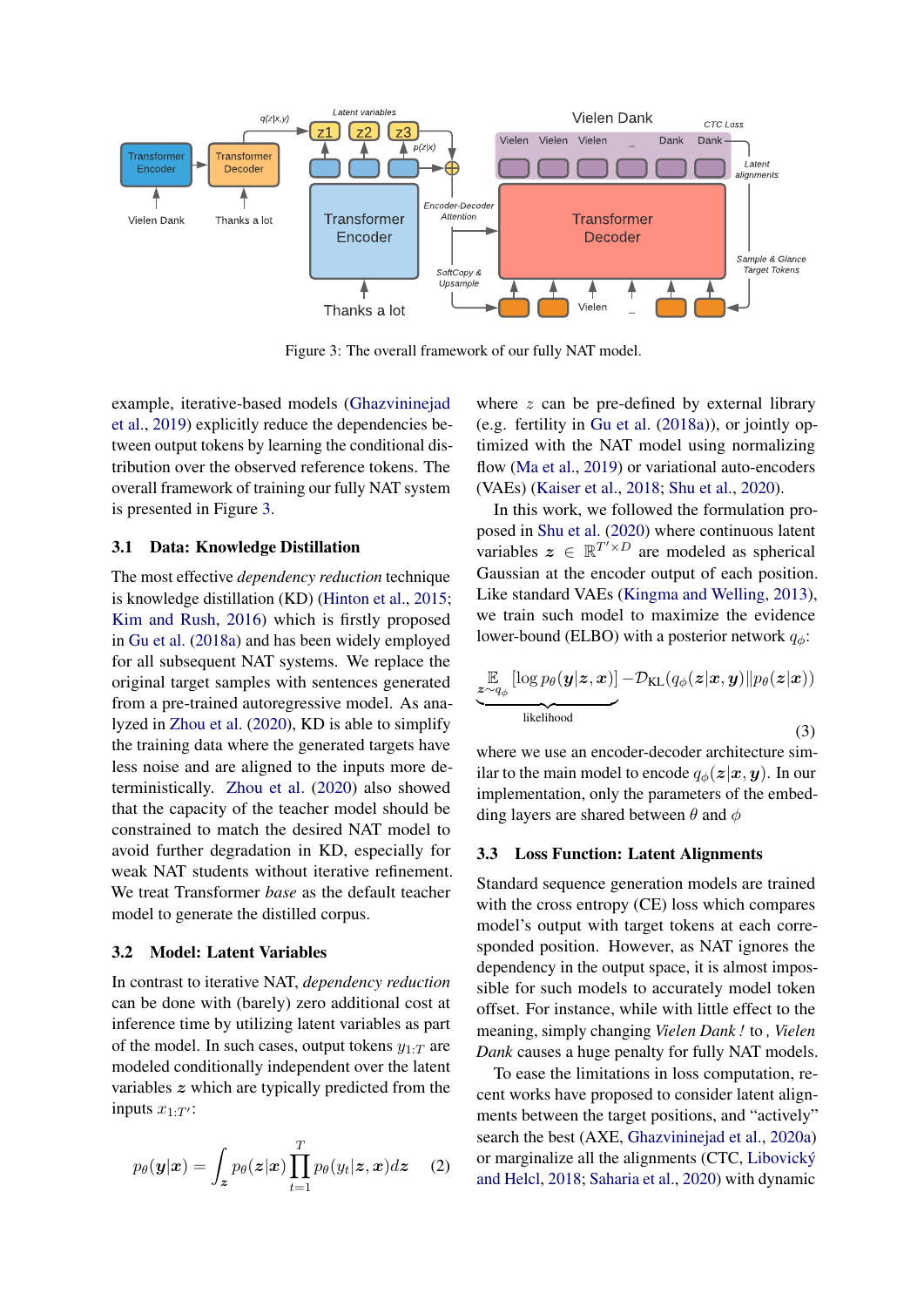<span id="page-3-1"></span>

| <b>Methods</b>   | <b>Distillation</b>                          | <b>Latent Variables</b>                                                | <b>Latent Alignments</b>                                         | <b>Glancing Targets</b>                          |
|------------------|----------------------------------------------|------------------------------------------------------------------------|------------------------------------------------------------------|--------------------------------------------------|
| What it can do?  | simplifying the training<br>data             | model any types of de-<br>pendency in theory                           | handling token shifts in<br>the output space                     | ease the difficulty of<br>learning hard examples |
| What it cannot?  | uncertainty exists in the<br>teacher model   | constrained by the mod-<br>eling power of the used<br>latent variables | unable to model non-<br>monotonic dependency,<br>e.g. reordering | training / testing phase<br>mismatch             |
| Potential issues | sub-optimal due to the<br>teacher's capacity | difficult to train; poste-<br>rior collapse                            | decoder inputs must be<br>longer than targets                    | difficult to find the op-<br>timal masking ratio |

Table 1: Comparison between the proposed techniques for improving fully NAT models

programming. The dependency is reduced because the NAT model is able to freely choose the best prediction regardless of the target offsets.

In this work, we put our major focus on the CTC loss [\(Graves et al.,](#page-9-8) [2006\)](#page-9-8) considering its superior performance and the flexibility of variable length prediction. Formally, given the conditional independence assumption, CTC is capable of efficiently finding all valid aligned sequences  $\alpha$  which the target  $y$  can be recovered from, and marginalize log-likelihood:

$$
\log p_{\theta}(\mathbf{y}|\mathbf{x}) = \log \sum_{\mathbf{a} \in \Gamma(\mathbf{y})} p_{\theta}(\mathbf{a}|\mathbf{x}) \qquad (4)
$$

where  $\Gamma^{-1}(a)$  is the collapse function that recovers the target sequence by collapsing consecutive repeated tokens, and then removing all blank tokens. Furthermore, it is straightforward to apply the same CTC loss into latent variable models by replacing the likelihood term in Eq [\(3\)](#page-2-4) with the CTC loss. Note that both CTC and AXE make strong assumptions of monotonic alignment, which makes them impossible to reduce all dependencies between target tokens in real distribution.

### <span id="page-3-0"></span>3.4 Learning: Glancing Targets

Although it is possible to directly optimize the fully NAT model towards the target sequence  $\log p_{\theta}(\mathbf{y}|\mathbf{x})$  (or ELBO if using latent variables), [Ghazvininejad et al.](#page-9-3) [\(2019\)](#page-9-3) showed that it improved test time performance by training the NAT model with randomly sampled reference tokens as inputs  $\log p_{\theta}(\boldsymbol{y}|\boldsymbol{m} \odot \boldsymbol{y},\boldsymbol{x}), \boldsymbol{m} \sim \gamma(l,\boldsymbol{y}), l \sim \mathcal{U}_{|\boldsymbol{y}|},$ where m is the mask, and  $\gamma$  is the sampling function given the number of masked tokens l. As mentioned earlier, we suspect such explicit modeling of the distribution conditional to observed tokens assists the *dependency reduction* in the output space.

Curriculum Learning Naively applying random masks for every training example may cause severe mismatch between training and testing. [Qian](#page-10-1) [et al.](#page-10-1) [\(2020\)](#page-10-1) proposed GLAT – a curriculum learning strategy, in which the ratio of observed target tokens is related to the inference quality of the fully NAT model. More precisely, instead of sampling uniformly, we sample  $l$  by:

$$
l \sim g(f_{\text{ratio}} \cdot \mathcal{D}(\hat{\boldsymbol{y}}, \boldsymbol{y})) \tag{5}
$$

where  $\hat{\mathbf{y}} = \arg \max_{\mathbf{y}} \log p_{\theta}(\mathbf{y}|\mathbf{x}), \mathcal{D}$  is the discrepancy between the model prediction and the target sequence, e.g. Levenshtein distance [\(Leven](#page-10-9)[shtein,](#page-10-9) [1966\)](#page-10-9), and  $f_{\text{ratio}}$  is a hyperparameter to adjust the mask ratio. The original formulation [\(Qian](#page-10-1) [et al.,](#page-10-1) [2020\)](#page-10-1) utilized a deterministic mapping (g), while we use a stochastic function such as Poisson distribution to enable sampling a wider range of lengths including "no glancing".

The original GLAT [\(Qian et al.,](#page-10-1) [2020\)](#page-10-1) assumes to work with golden length so that it can glance the target by placing the target word embedding to the corresponded inputs. It is natural to use GLAT for models with CE or AXE loss, while incompatible with CTC as we always require the inputs longer than the targets. To enable GLAT training, we glance target tokens from the viterbi aligned tokens  $\hat{\mathbf{a}} = \arg \max_{\mathbf{a} \in \Gamma(\mathbf{y})} p_{\theta}(\mathbf{a}|\mathbf{x})$  which has the same length as the decoder inputs.

Intuitively, the poorly trained model will observe more target tokens. When the model becomes better and generate higher quality sequences, the number of masked words will be larger, which helps the model gradually learn generating the whole sentence.

### 3.5 Summary

To sum up, we conclude all proposed aspects with methods in Table [1](#page-3-1) which are able to effectively help close the performance gap for fully nonautoregressive models. Note that, although none of these solutions are perfect that reduces the harmful dependency in the output space of NAT models. In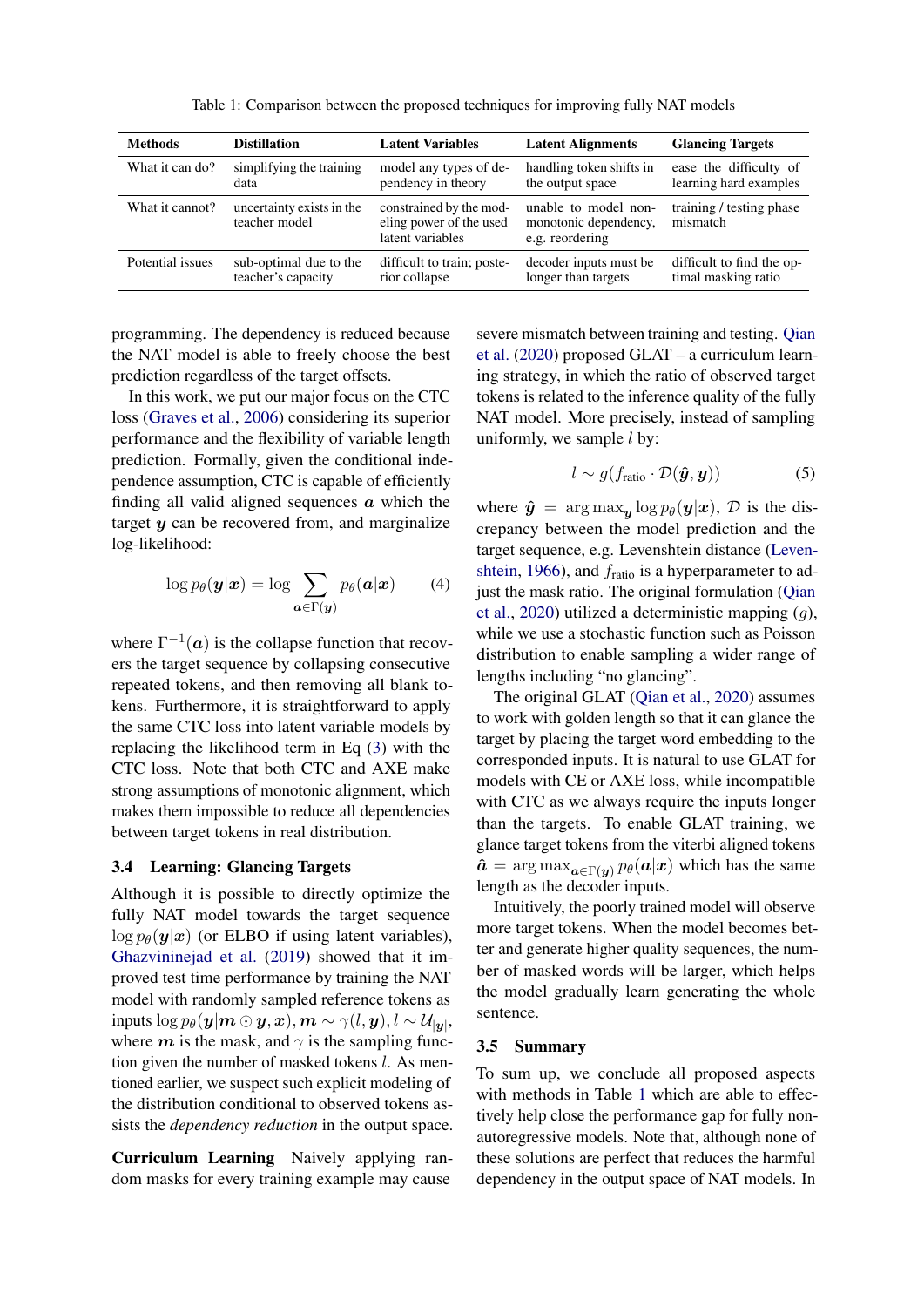practice, we find these methods target on different aspects of *dependency reduction* and indicates the improvements may be complementary.

# 4 Experiments

We perform extensive experiments on three challenging translation datasets by combining all mentioned techniques to check (1) whether the proposed aspects for *dependency reduction* are complementary; (2) how much we can minimize the gap between a fully non-autoregressive model with the autoregressive counterpart.

# 4.1 Experimental Setup

Dataset and Preprocessing We validate our proposed models on three standard translation benchmarks with variant sizes, i.e., WMT14 English  $(EN) \leftrightarrow German (DE) (4.0M pairs)$ , WMT16 English (EN)  $\leftrightarrow$  Romanian (RO) (610k pairs) and WMT20 Japanese (JA)  $\rightarrow$  English (EN) (13M pairs after filtering). For  $EN \leftrightarrow DE$  and  $EN \leftrightarrow RO$ , we apply the same prepossessing steps and learn subwords as mentioned in prior work ( $EN \leftrightarrow DE$ : [Zhou](#page-11-5) [et al.,](#page-11-5) [2020,](#page-11-5)  $EN \leftrightarrow RO$ : [Lee et al.,](#page-10-3) [2018\)](#page-10-3). For  $JA \rightarrow EN$ , the original data (16M pairs) is first fil-tered with Bicleaner (Sánchez-Cartagena et al.)<sup>[1](#page-4-0)</sup> and we apply SentencePiece [\(Kudo and Richard](#page-10-10)[son,](#page-10-10) [2018\)](#page-10-10) to generate 32,000 subwords.

Knowledge Distillation Following previous efforts, the NAT model in our experiments is trained on distilled data generated from pre-trained transformer models (*base* for WMT14 EN↔DE and WMT16 EN<sup>↔</sup>RO and *big* for WMT20 JA→EN) using beam search with a beam size 5.

Decoding At inference time, the most straightforward way is to generate the sequence with the highest probability at each position. The outputs from the CTC-based NAT models require additional collapse process  $\Gamma^{-1}$  which can be done instantly.

A relatively more accurate method is to decode multiple sequences, and rescore them to obtain the best candidate in parallel, i.e. *noisy parallel decoding* (NPD, [Gu et al.,](#page-9-1) [2018a\)](#page-9-1). Furthermore, CTC-based models are also capable of decoding sequences using beam-search (Libovický and Helcl, [2018\)](#page-10-4), and optionally combined with  $n$ -gram language models [\(Heafield,](#page-9-9) [2011;](#page-9-9) [Kasner et al.,](#page-10-11) [2020\)](#page-10-11). More precisely, we search in a beam to approximately find the optimal  $y^*$  that maximizes:

<span id="page-4-2"></span>
$$
\log p_{\theta}(\mathbf{y}|\mathbf{x}) + \alpha \cdot \log p_{\text{LM}}(\mathbf{y}) + \beta \log |\mathbf{y}| \quad (6)
$$

where  $\alpha$  and  $\beta$  are hyperparameters for language model scores and word insertion bonus. In principle, it is no longer non-autoregressive as beamsearch is a sequential process by nature. It does not contain any neural network computations and can be implemented efficiently in  $C++^2$  $C++^2$ .

Baselines We adopt Transformer (AT) and existing NAT approaches (see Table [2\)](#page-5-0) for comparison. For Transformers, except for using the standard *base* and *big* architectures [\(Vaswani et al.,](#page-11-0) [2017\)](#page-11-0) as baselines, we also compare with a *deep encoder shallow encoder* Transformer suggested in [Kasai](#page-10-0) [et al.](#page-10-0) [\(2020b\)](#page-10-0) that follows the parameterizations of *base* with 12 encoder layers and 1 decoder layer (i.e. *base* (12-1) for short).

Evaluation BLEU [\(Papineni et al.,](#page-10-12) [2002\)](#page-10-12) is used to evaluate the translation performance for all models. Following prior works, we compute tokenized BLEUs for  $EN \leftrightarrow DE$  and  $EN \leftrightarrow RO$ , while using SacreBLEU [\(Post,](#page-10-13) [2018\)](#page-10-13) for JA→EN.

In this work, we use three measures to fully investigate the translation latency of all the models:

- $\mathcal{L}_1^{\text{GPU}}$ : translation latency by running the model with one sentence at a time on a single GPU. For most of existing works on NAT models,  $\mathcal{L}_1^{\text{GPU}}$  is *de-facto* which aligns applications like instantaneous machine translation.
- $\mathcal{L}_1^{\text{CPU}}$ : the same as  $\mathcal{L}_1^{\text{GPU}}$  while running the model without GPU speed-up. Compared to  $\mathcal{L}_1^{\text{GPU}}$ , it is less friendly to NAT models that make use of parallelism, however, closer to real scenarios.
- $\mathcal{L}_{\text{max}}^{\text{GPU}}$ : the same as  $\mathcal{L}_1^{\text{GPU}}$  on GPU while running the model in a batch with as many sentences as possible. In this case, the hardware memory bandwidth are taken into account.

We measure the wall-clock time for translating the whole test set, and report the averaged time over sentences as the latency measure.

Implementation Details We design our fully NAT model with the hyperparameters of the *base* Transformer: 8-512-2048 [\(Vaswani et al.,](#page-11-0) [2017\)](#page-11-0). For EN→DE experiments, we also implement the

<span id="page-4-0"></span><sup>1</sup><https://github.com/bitextor/bicleaner>

<span id="page-4-1"></span><sup>2</sup><https://github.com/parlance/ctcdecode>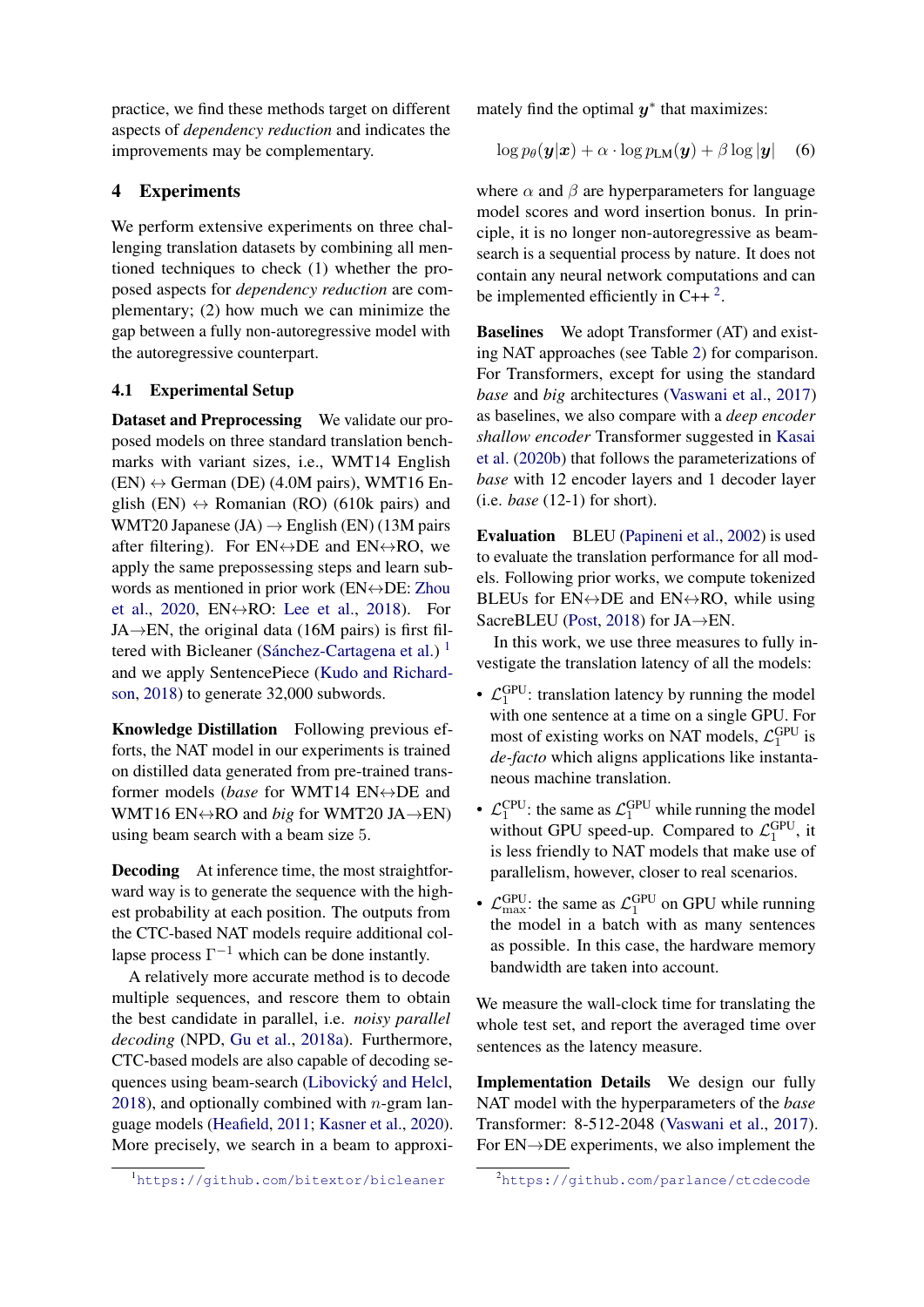<span id="page-5-0"></span>Table 2: Performance comparison between our models and existing methods. The speed-up is measured on WMT14 En-De test set. All results reported standalone are without re-scoring. Iter. denotes the number of iterations at inference time, Adv. means adaptive, <sup>∗</sup> denotes models trained with distillation from a *big* Transformer.

|                      |                                      |                  | <b>Speed</b>             | <b>WMT'14</b> |                          | <b>WMT'16</b>            |                          |
|----------------------|--------------------------------------|------------------|--------------------------|---------------|--------------------------|--------------------------|--------------------------|
| <b>Models</b>        |                                      | Iter.            |                          | <b>EN-DE</b>  | DE-EN                    | EN-RO                    | <b>RO-EN</b>             |
|                      | Transformer base (teacher)           | N                | $1.0\times$              | 27.48         | 31.39                    | 33.70                    | 34.05                    |
| AT                   | Transformer base (12-1)              | N                | $2.4\times$              | 26.21         | 30.80                    | 33.17                    | 33.21                    |
|                      | $+$ KD                               | N                | $2.5\times$              | 27.34         | 30.95                    | 33.52                    | 34.01                    |
|                      | $iNAT$ (Lee et al., 2018)            | 10               | $1.5\times$              | 21.61         | 25.48                    | 29.32                    | 30.19                    |
|                      | Blockwise (Stern et al., 2018)       | $\approx N/5$    | $3.0\times$              | 27.40         |                          |                          |                          |
|                      | $InsT$ (Stern et al., 2019)          | $\approx \log N$ | $4.8\times$              | 27.41         |                          |                          |                          |
| <b>Iterative NAT</b> | CMLM (Ghazvininejad et al., 2019)*   | 10               | $1.7\times$              | 27.03         | 30.53                    | 33.08                    | 33.31                    |
|                      | LevT (Gu et al., $2019$ )            | Adv.             | $4.0\times$              | 27.27         |                          |                          | 33.26                    |
|                      | KERMIT (Chan et al., 2019)           | $\approx \log N$ | $\overline{\phantom{a}}$ | 27.80         | 30.70                    | $\qquad \qquad -$        |                          |
|                      | LaNMT (Shu et al., 2020)             | $\overline{4}$   | $5.7\times$              | 26.30         | $\overline{\phantom{a}}$ | $\blacksquare$           | 29.10                    |
|                      | SMART (Ghazvininejad et al., 2020b)* | 10               | $1.7\times$              | 27.65         | 31.27                    |                          | $\overline{\phantom{a}}$ |
|                      | DisCO (Kasai et al., 2020a)*         | Adv.             | $3.5\times$              | 27.34         | 31.31                    | 33.22                    | 33.25                    |
|                      | Imputer (Saharia et al., 2020)*      | 8                | $3.9\times$              | 28.20         | 31.80                    | 34.40                    | 34.10                    |
|                      | Vanilla-NAT (Gu et al., 2018a)       | 1                | $15.6\times$             | 17.69         | 21.47                    | 27.29                    | 29.06                    |
|                      | LT (Kaiser et al., 2018)             | 1                | $3.4\times$              | 19.80         |                          |                          |                          |
|                      | CTC (Libovický and Helcl, 2018)      | 1                | $\overline{\phantom{a}}$ | 16.56         | 18.64                    | 19.54                    | 24.67                    |
|                      | NAT-REG (Wang et al., 2019)          | 1                | $\overline{\phantom{a}}$ | 20.65         | 24.77                    |                          |                          |
|                      | Bag-of-ngrams (Shao et al., 2020)    | 1                | $10.0\times$             | 20.90         | 24.60                    | 28.30                    | 29.30                    |
|                      | Hint-NAT (Li et al., 2018)           | 1                | $\overline{\phantom{a}}$ | 21.11         | 25.24                    | $\bar{a}$                | $\overline{\phantom{a}}$ |
|                      | DCRF (Sun et al., 2019)              | 1                | $10.4\times$             | 23.44         | 27.22                    | $\overline{\phantom{a}}$ |                          |
|                      | Flowseq (Ma et al., 2019)            | 1                | $1.1 \times$             | 23.72         | 28.39                    | 29.73                    | 30.72                    |
| <b>Fully NAT</b>     | ReorderNAT (Ran et al., 2019)        | 1                | $16.1\times$             | 22.79         | 27.28                    | 29.30                    | 29.50                    |
|                      | AXE (Ghazvininejad et al., 2020a)*   | 1                | $15.3\times$             | 23.53         | 27.90                    | 30.75                    | 31.54                    |
|                      | EM+ODD (Sun and Yang, 2020)          | 1                | $16.4\times$             | 24.54         | 27.93                    | $\sim$                   | $\overline{\phantom{a}}$ |
|                      | GLAT (Qian et al., 2020)             | 1                | $15.3\times$             | 25.21         | 29.84                    | 31.19                    | 32.04                    |
|                      | Imputer (Saharia et al., 2020)*      | 1                | $18.6\times$             | 25.80         | 28.40                    | 32.30                    | 31.70                    |
|                      | Ours (Fully NAT)                     | 1                | $17.6\times$             | 11.40         | 16.47                    | 24.52                    | 24.79                    |
|                      | $+$ KD                               | 1                | $17.6\times$             | 19.50         | 24.95                    | 29.91                    | 30.25                    |
|                      | $+ KD + CTC$                         | 1                | $16.8\times$             | 26.51         | 30.46                    | 33.41                    | 34.07                    |
|                      | $+$ KD $+$ CTC $+$ VAE               | 1                | $16.5\times$             | 27.49         | 31.10                    | 33.79                    | 33.87                    |
|                      | $+$ KD $+$ CTC $+$ GLAT              | 1                | $16.8\times$             | 27.20         | 31.39                    | 33.71                    | 34.16                    |

NAT model in *big* size: 8-1024-4096 for comparison. For experiments using variational autoencoders (VAE), we use the last layer encoder hidden states to predict the mean and variance of the prior distribution. The latent dimension  $D$  is set to 8, and the predicted  $z$  are linearly projected and added on the encoder outputs. Following [Shu](#page-11-3) [et al.](#page-11-3) [\(2020\)](#page-11-3), we use a 3 layer encoder-decoder as the posterior network, and apply freebits annealing [\(Chen et al.,](#page-9-12) [2016\)](#page-9-12) to avoid posterior collapse. By default, we set the length for decoder inputs  $3\times$  as long as the source for CTC, while using the golden length for other objectives (CE, AXE). We also learn an additional length predictor when CTC is not used. For both cases, we use *SoftCopy* [\(Wei](#page-11-11) [et al.,](#page-11-11) [2019\)](#page-11-11) which interpolated the encoder outputs as the decoder inputs based on the relative distance of source and target positions. We choose mask ratio  $f_{\text{ratio}} = 0.5$  for GLAT training.

For both AT and NAT models, we set the dropout

rate 0.3 for  $EN \leftrightarrow DE$  and  $EN \leftrightarrow RO$ , and 0.1 for JA $\rightarrow$ EN. We apply weight decay 0.01 as well as label smoothing  $\epsilon = 0.01$ . All models are trained for 300K updates using Nvidia V100 GPUs with a batch size of approximately 128K tokens. We measure the validation BLEU scores for every 1000 updates, and average the best 5 checkpoints to obtain the final model. We measure the GPU latency by running the model on a single Nvidia V100 GPU, and CPU latency on Intel(R) Xeon(R) CPU E5-2698 v4 @ 2.20GHz with 80 cores. All models are implemented on fairseq [\(Ott et al.,](#page-10-15) [2019\)](#page-10-15).

### <span id="page-5-1"></span>4.2 Results

WMT'14 EN↔DE & WMT'16 EN↔RO We report the performance of our fully NAT model comparing with AT and existing NAT approaches (including both iterative and fully NAT models) in Table [2.](#page-5-0) Iterative NAT models with enough number of iterations generally outperform fully NAT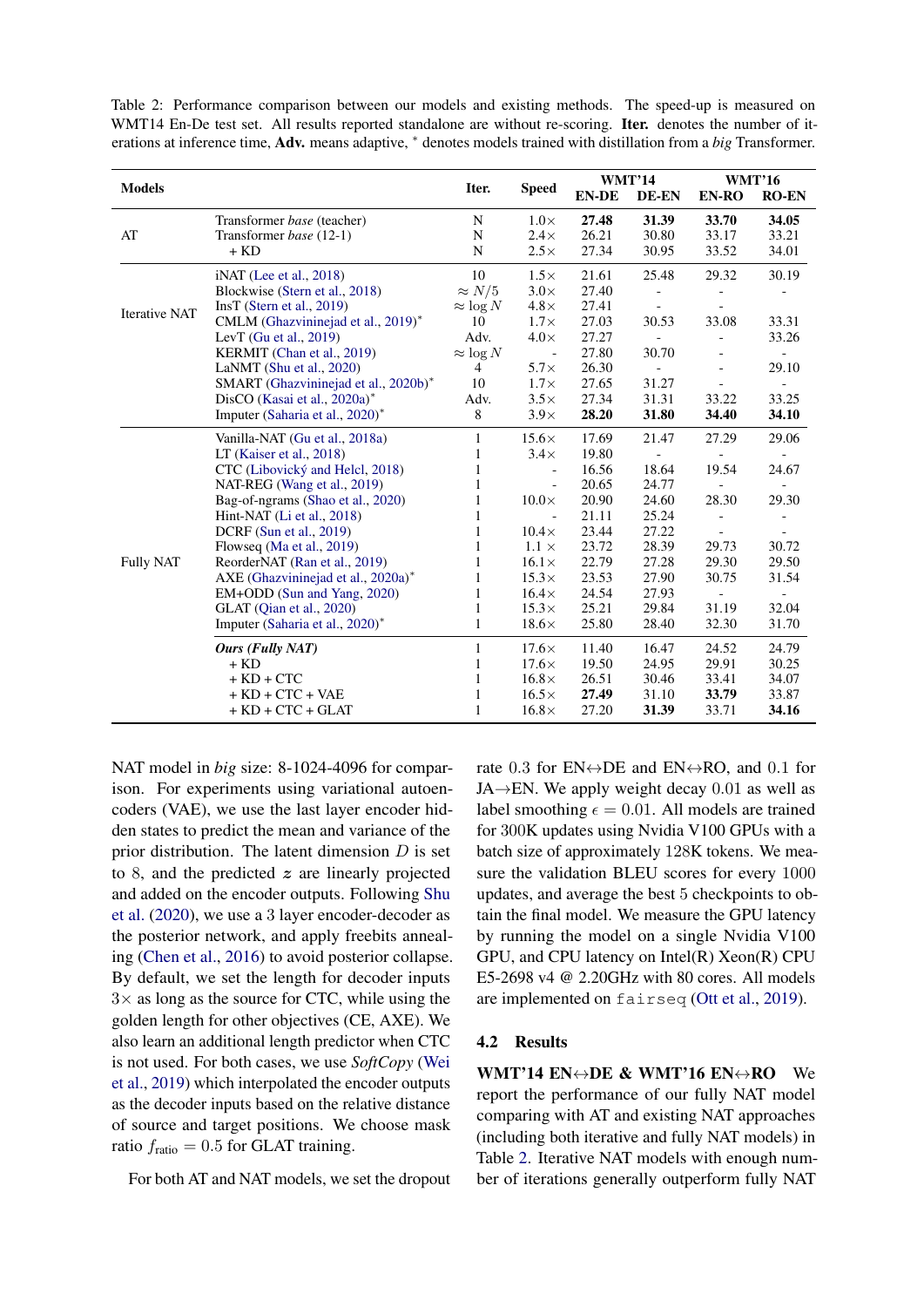<span id="page-6-0"></span>Table 3: Performance comparison between fully NAT and AT models on WMT'20 JA→EN. Translation latency on both GPU and CPUs are reported over the test set. The brevity penalty (BP) is also shown for reference.

|            | Configuration                               | BLEU $(\Delta)$ | BP    | $\mathcal{L}_1^{\rm GPU}$ | (Speed-up)    | $\mathcal{L}_1^{\mathrm{CPU}}$ | (Speed-up)    |
|------------|---------------------------------------------|-----------------|-------|---------------------------|---------------|--------------------------------|---------------|
|            | <i>big</i> (teacher)                        | 21.07           | 0.920 | $345$ ms                  | $1.0 \times$  | $923 \text{ ms}$               | $1.0 \times$  |
| AT         | base                                        | 18.91           | 0.908 | 342 ms                    | $1.0 \times$  | $653 \text{ ms}$               | $1.4 \times$  |
|            | base $(12-1)$                               | 15.47           | 0.806 | $152 \text{ ms}$          | $2.3 \times$  | $226$ ms                       | $4.0 \times$  |
|            | <i>base</i> $(12-1) + KD$                   | 18.76           | 0.887 | $145 \text{ ms}$          | $2.4 \times$  | 254 ms                         | $3.6 \times$  |
|            | $KD + CTC$                                  | $16.93 (+0.00)$ | 0.828 | $17.3 \text{ ms}$         | $19.9 \times$ | 84 ms                          | $11.0 \times$ |
|            | $KD + CTC + VAE$                            | $18.73 (+1.80)$ | 0.862 | $16.4 \text{ ms}$         | $21.0 \times$ | $83 \text{ ms}$                | $11.1 \times$ |
| <b>NAT</b> | w. BeamSearch20                             | $19.80 (+2.87)$ | 0.958 | $28.5$ ms                 | $12.1 \times$ | 99 ms                          | $9.3 \times$  |
|            | w. BeamSearch20 + 4-gram $LM$               | $21.41 (+4.48)$ | 0.954 | $31.5 \text{ ms}$         | $11.0 \times$ | $106 \text{ ms}$               | $8.7 \times$  |
|            | w. NPD5                                     | $18.88 (+1.95)$ | 0.866 | $34.9$ ms                 | $9.9 \times$  | $313 \text{ ms}$               | $2.9 \times$  |
|            | w. $NPD5 + BeamSearch20 + 4\text{-}gram LM$ | $21.84 (+4.91)$ | 0.962 | 57.6 ms                   | $6.0 \times$  | 284 ms                         | $3.2 \times$  |

<span id="page-6-3"></span>

Figure 4: Quality v.s. Latency (the upper left corner achieves the best trade-off) for fully NAT models with other translation models (AT *base* and *base* 12-1 [\(Kasai et al.,](#page-10-0) [2020b\)](#page-10-0), CMLM [\(Ghazvininejad et al.,](#page-9-3) [2019\)](#page-9-3) and LevT [\(Gu](#page-9-4) [et al.,](#page-9-4) [2019\)](#page-9-4)) on WMT'14 EN→DE. We evaluate latency in three setups (from left to right:  $\mathcal{L}_1^{\text{GPU}}, \mathcal{L}_1^{\text{CPU}}, \mathcal{L}_{\text{max}}^{\text{GPU}}$ ) and show them in Logarithmic scale for better visualization.

baselines by a certain margin as they are able to recover the generation errors by explicitly modeling dependencies between (partially) generated tokens. However, such speed advantage is relatively marginal compared to AT *base* (12-1) which also achieves 2.5 times faster than the AT baseline.

Conversely, our fully NAT models are able to readily achieve over 16 times speed-up on EN→DE by restricting translation with a single iteration. Surprisingly, simply training NAT with KD and CTC loss already beats the state-of-the-art for a single iteration NAT models across all four directions. Moreover, combining with either latent variables (VAE) or glancing targets (GLAT) further closes the performance gap or even outperforms the AT results on both language pairs. For example, our best model achieves 27.49 BLEU on WMT14 EN-DE – almost identical to the AT performance (27.48) while 16.5 times faster in the inference time. Also, Table [2](#page-5-0) indicates the difficulties of learning NAT on each dataset. For instance,  $EN \leftrightarrow RO$  is relatively easier where " $KD + CTC$ " is enough to reduce target dependencies, while by contrast, applying VAE or GLAT helps to capture non-monotonic dependencies and improve by  $0.5 \sim 1$  BLEU points on  $EN \leftrightarrow ED$ . For both datasets, we ONLY need single greedy generation to achieve similar translation quality as AT beam-search results.

WMT'20  $JA \rightarrow EN$  We also present results for training the fully NAT model on a more challenging benchmark of WMT'20 JA→EN which is much larger (13M pairs) and noisier. In addition, JA is linguistically distinct to EN which makes it harder to learn mappings between them. Consequently, both AT (12-1) and our fully NAT models (see Table [3\)](#page-6-0) become less confident and tend to produce shorter translations ( $BP < 0.9$ ), and in turn underperform the AT teacher even trained with KD.

Beam search & NPD The performance of our NAT can be further boosted by allowing additional searching (beam-search) or re-ranking (NPD) after prediction. For CTC beam search, we use a fixed beam-size 20 while grid-search  $\alpha$ ,  $\beta$  (Eq.[\(6\)](#page-4-2)) based on the performance on the validation set. The language model  $3$  is trained directly on the distilled target sentences to avoid introducing additional information. For noisy parallel decoding (NPD), we draw multiple  $z$  from the learned prior distribution [4](#page-6-2) , and use the teacher model (AT *big*) to rerank

<span id="page-6-1"></span><sup>3</sup><https://github.com/kpu/kenlm>

<span id="page-6-2"></span><sup>&</sup>lt;sup>4</sup>We multiply 0.1 to the variance for less noisy samples.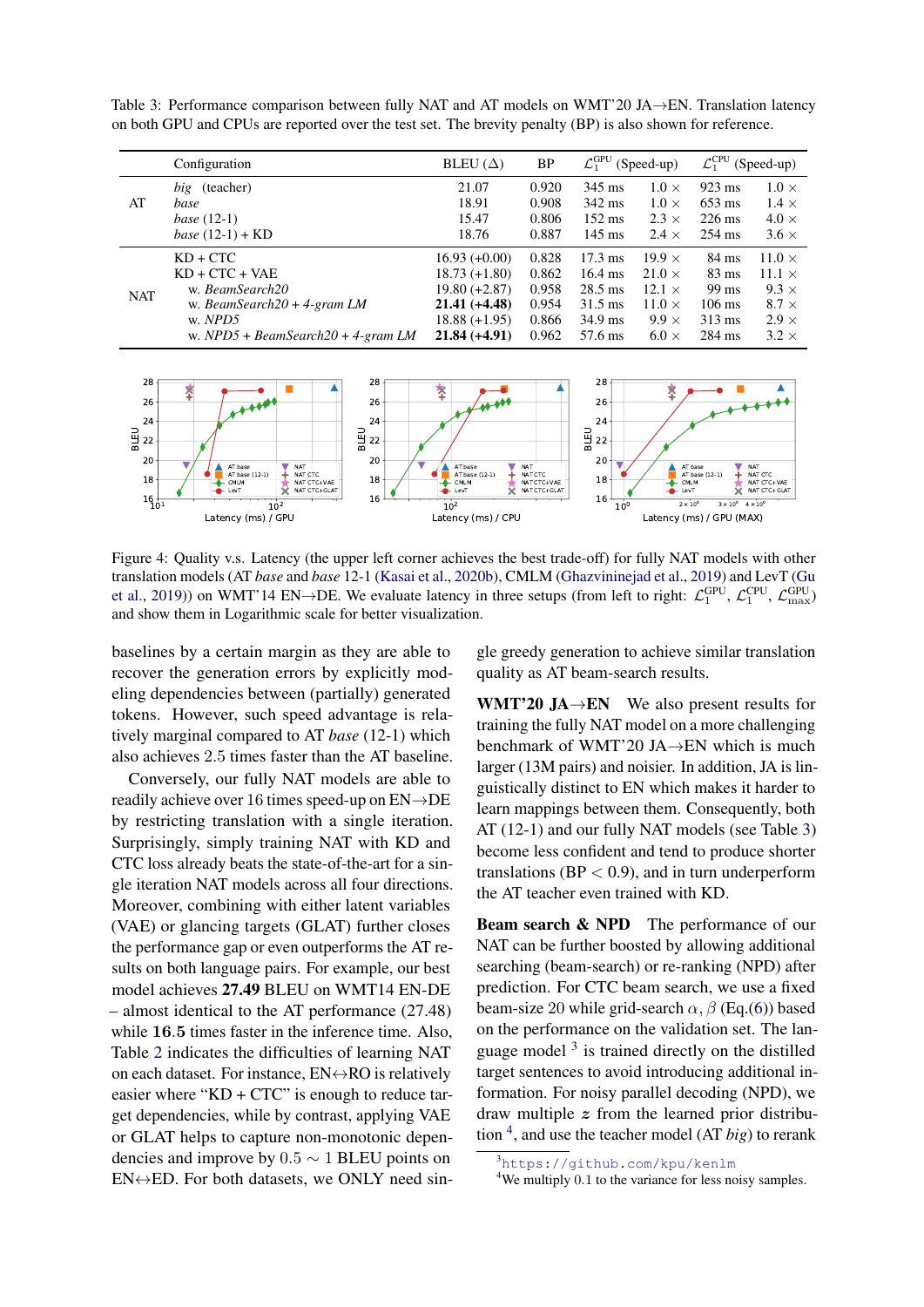the best z with the corresponded translation.

As shown in Table [3,](#page-6-0) in spite of similar GPU latency  $(\mathcal{L}_1^{\text{GPU}})$ , beam search is much more effective than NPD with re-ranking, especially combined with a 4-gram LM where we achieve a BLEU score of 21.41, beating the teacher model with  $11\times$ speed-up. More importantly, by contributing the insertion bonus (3rd term in Eq [\(6\)](#page-4-2)) with  $\beta$  in beam search, we have the explicit control to improve BP and output longer translations. Also, we gain another half point by combining NPD and beam search. To have a fair comparison, we also report latency on CPUs where it is limited to leverage parallelism of the device. The speed advantage drops rapidly for NAT models, especially for NAT with NPD, however, we still maintain around 100 ms latency via beam search – over  $2 \times$  faster than the AT (12-1) systems with higher translation quality.

Quality v.s. Latency We perform a full investigation for the trade-off between translation quality and latency across AT, iterative NAT and our fully NAT models. The results are plotted in Figure [4.](#page-6-3) For fully NAT models, no beam search or NPD is considered. In all three setups, our fully NAT models obtain superior trade-off compared with AT and iterative NAT models. Iterative NAT models (LevT and CMLM) require multiple iterations to achieve reliable performance with the sacrifice of latency, especially for  $\mathcal{L}_1^{\text{CPU}}$  and  $\mathcal{L}_{\text{max}}^{\text{GPU}}$  where iterative NAT performs similarly or even worse than AT *base* (12-1), leaving fully NAT models a better position in quality-latency trade-off.

Figure [4](#page-6-3) also shows the speed advantage of fully NAT models shrinks in the setup of  $\mathcal{L}_1^{\text{CPU}}$  and  $\mathcal{L}_{\text{max}}^{\text{GPU}}$ where parallelism is constrained. NAT models particularly those trained with CTC cost more computations and memory compared to AT models with a shallow decoder. For instance when calculating  $\mathcal{L}_{\text{max}}^{\text{GPU}}$ , we notice that the maximum allowed batch is 120K tokens for AT base (12-1), while we can only compute 15K tokens at a time for NAT with CTC due to the up-sampling step, even though the NAT models win the actual wall-clock time. We mark it as one limitation for future research.

#### 4.3 Ablation Study

Impact of variant techniques Our fully NAT models benefit from many dependency reduction techniques in four aspects (data, model, loss function and learning). We analyze their effect on translation accuracy through various combinations in

<span id="page-7-0"></span>Table 4: Ablation on WMT14 EN→DE test set with different combinations of techniques. The default setup shows a plain NAT model [\(Gu et al.,](#page-9-1) [2018a\)](#page-9-1) directly trained on raw targets with cross entropy (CE) loss.

| <b>KD</b> | AXE | <b>CTC</b> | <b>VAE</b> | <b>RND</b> | <b>GLAT</b> | <b>BLEU</b> |
|-----------|-----|------------|------------|------------|-------------|-------------|
|           |     |            |            |            |             | 11.40       |
|           |     |            |            |            |             | 19.50       |
|           |     |            |            |            |             | 16.59       |
|           |     |            |            |            |             | 21.66       |
|           |     |            |            |            |             | 18.18       |
|           |     |            |            |            |             | 26.51       |
|           |     |            |            |            |             | 23.58       |
|           |     |            |            |            |             | 22.19       |
|           |     |            |            |            |             | 27.49       |
|           |     |            |            |            |             | 22.74       |
|           |     |            |            |            |             | 24.67       |
|           |     |            |            |            |             | 26.16       |
|           |     |            |            |            |             | 21.81       |
|           |     |            |            |            |             | 27.20       |
|           |     |            |            |            |             | 27.21       |

<span id="page-7-1"></span>Table 5: Performance comparison between AT and NAT models on the test set of WMT'14 EN→DE. The latency is measured one sentence per batch and compared with the Transformer *base*. For NAT model, we adopt CTC+VAE as the basic configuration.

| Models     |                  | Distillation<br>big<br>base |  | <b>BLEU</b>                      | Speed-up                                                     |
|------------|------------------|-----------------------------|--|----------------------------------|--------------------------------------------------------------|
|            | base<br>big      |                             |  | 27.43<br>28.14                   | $1.0\times$<br>$0.9\times$                                   |
| AT         | base<br>$(12-1)$ |                             |  | 26.12<br>27.34<br>27.83          | $2.4\times$<br>$2.5\times$<br>$2.4\times$                    |
| <b>NAT</b> | base<br>big      |                             |  | 23.58<br>27.49<br>27.56<br>27.89 | $16.5\times$<br>$16.5\times$<br>$16.5\times$<br>$15.8\times$ |

Table [4.](#page-7-0) First of all, The combination without KD has a clear performance drop compared to the one with KD, showing its high importance in NAT training. For the loss function, although AXE and CTC both consider latent alignments between target positions, the CTC-based model obtains better accuracy by marginalizing all valid alignments. Incorporating latent variables also effectively improve the accuracy moderately (around 1 BLEU). Because of the capacity to reduce the mismatch between training and inference time, the model with GLAT is more superior to the one with the RNG training method. Moreover, we find that the KD and CTC are fundamental components to build a robust NAT model. Adding either VAE or GLAT to them achieve similar performance as AT models.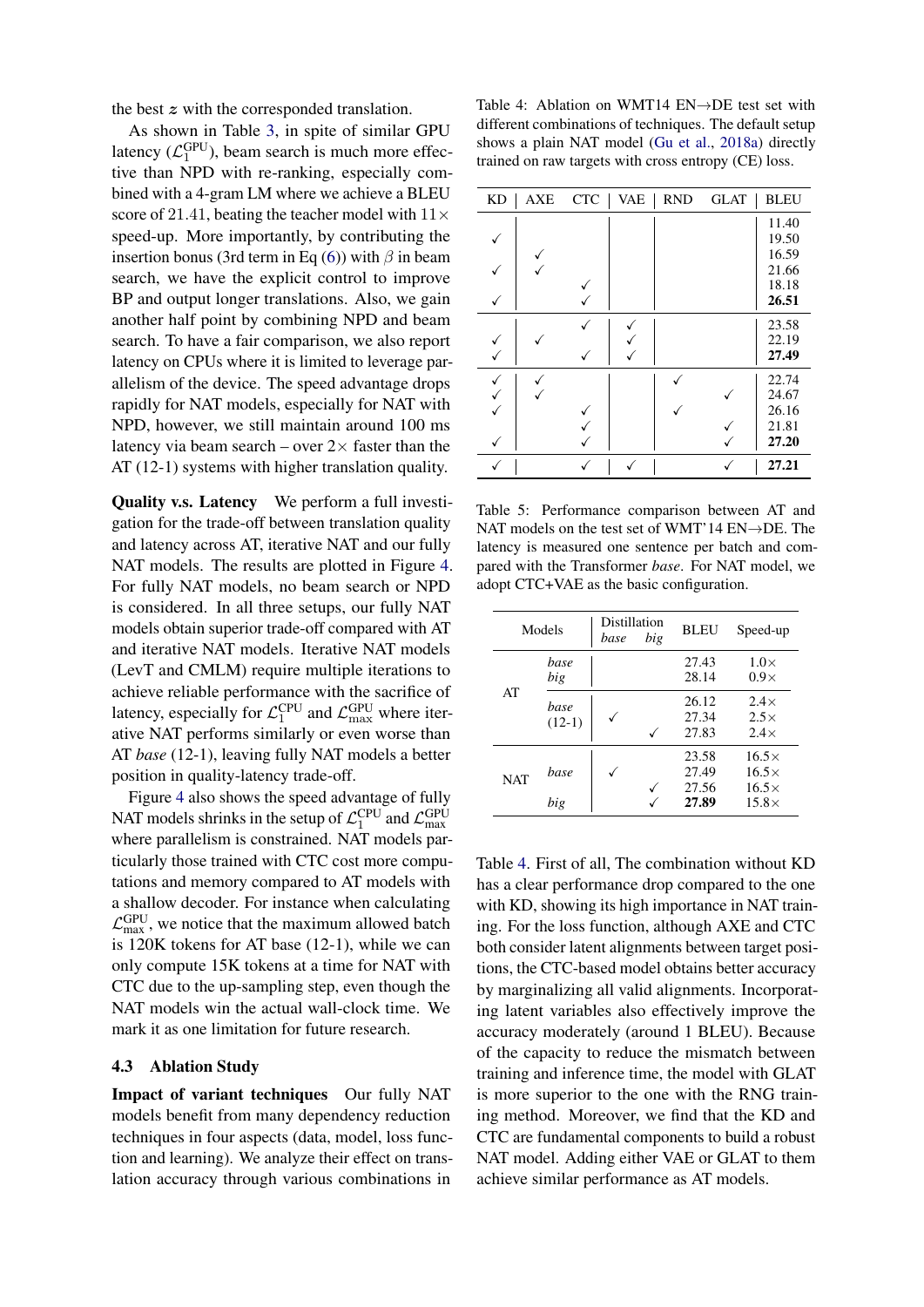<span id="page-8-0"></span>Table 6: Performance comparison of different upsample ratios ( $\lambda$ ) for CTC-based models on WMT14 EN-DE test set. All models are trained on distilled data.

| $\lambda$ | <b>BLEU</b> | $\mathcal{L}_1^{\rm GPU}$ | rGPU              | $\mathcal{L}_1^{\text{CPU}}$ |
|-----------|-------------|---------------------------|-------------------|------------------------------|
| 1.5       | 26.16       | $17.9 \text{ ms}$         | $0.95$ ms         | 66.6 ms                      |
| 2.0       | 26.39       | $17.5 \text{ ms}$         | $1.03$ ms         | 71.6 ms                      |
| 2.5       | 26.54       | $17.6 \text{ ms}$         | $1.16$ ms         | 76.9 ms                      |
| 3.0       | 26.51       | $17.0 \text{ ms}$         | $1.32 \text{ ms}$ | $81.8 \text{ ms}$            |

Distillation corpus According to the [Zhou et al.](#page-11-5) [\(2020\)](#page-11-5), the best teacher model is relevant to the capacity of NAT models. We report the performance of models trained on real data and distilled data generated from AT *base* and *big* models in Table [5.](#page-7-1) For *base* models, both AT (12-1) and NAT achieve better accuracy with distillation, while AT benefits more by moving from *base* to *big* distilled data. On the contrary, the NAT model improves marginally indicating that in terms of the modeling capacity, our fully NAT model is still worse than AT model even with 1 decoder layer. It is not possible to further boost the NAT performance by simply switching the target to a better distillation corpus. Nonetheless, it is possible simultaneously increase the NAT capacity by learning in big size. As shown in Table [5,](#page-7-1) we can achieve superior accuracy compared to AT (12-1) with little effect on the translation latency  $(\mathcal{L}_1^{\text{GPU}})$ .

**Upsampling Ratio** ( $\lambda$ ) for CTC Loss To meet the length requirements in CTC loss, we upsample the encoder output by a factor of 3 in our experiments. We also explore other possible values and report the performance in Table [6.](#page-8-0) The higher upsampling ratio provides a larger alignment space, leading to better accuracy. Nevertheless, with a large enough sampling ratio, further increase will not lead to the performance increase. Because of the high degree of parallelism,  $\mathcal{L}_1^{\text{GPU}}$  speed is similar among these ratios. However, the model with a larger ratio has a clear latency drop on CPU or GPU with large batches.

## 5 Discussion and Future work

In this section, we go through the proposed four techniques again for fully NAT models. In spite of the success to close the gap with autoregressive models on certain benchmarks, we still see limitations when using non-autoregressive systems as mentioned in Table [1.](#page-3-1)

We and most of the prior research have repeatedly found that knowledge distillation (KD) is the

indispensable *dependency reduction* components, especially for training fully NAT models. Nevertheless, we argue that due to the model agnostic property, KD may lose key information that is useful for the model to translate. Moreover, [Anonymous](#page-9-13) [\(2021\)](#page-9-13) pointed out KD does cause negative effects on lexical choice errors for low-frequency words in NAT models. Therefore, an alternative method that improves the training of NAT models over raw tar-gets using such as GANs [\(Binkowski et al.](#page-9-14), [2019\)](#page-9-14) or domain specific discriminators [\(Donahue et al.,](#page-9-15) [2020\)](#page-9-15) might be the future direction.

Apart from KD, we also notice that the usage of CTC loss is another key component to boost the performance of fully NAT models across all datasets. As discussed in § [4.2,](#page-5-1) however, the need of up-sampling constrains the usage of our model on very long sequences or mobile devices with limited memory. In future work, it is possible to explore models to hierarchically up-sample the length with a dynamic ratio to optimize the memory usage.

Lastly, both experiments with VAE and GLAT prove that it is helpful but not enough to train NAT models with loss based on monotonic alignments (e.g. CTC) only. To work on difficult pairs such as JA-EN, it may be a better option to adopt stronger models to capture richer dependency information, such as normalizing flows [\(van den Oord](#page-10-16) [et al.,](#page-10-16) [2018;](#page-10-16) [Ma et al.,](#page-10-6) [2019\)](#page-10-6) or non-parametric approaches [\(Gu et al.,](#page-9-16) [2018b\)](#page-9-16).

### 6 Related Work

Besides iterative and fully NAT models, some other works trying to improve the decoding speed of machine translation models from other aspects. One research lien is to mix AT and NAT models up. For example, [Wang et al.](#page-11-12) [\(2018\)](#page-11-12) proposed a semi-autoregressive model which adopted nonautoregressive decoding locally but kept the autoregressive property in global. On the contrary, [Kong](#page-10-17) [et al.](#page-10-17) [\(2020\)](#page-10-17) and [Ran et al.](#page-10-18) [\(2020\)](#page-10-18) introduced a local autoregressive NAT models which retained the non-autoregressive property in global.

Alternatively, there are also some works trying to improve the decoding speed of AT models directly. For example, model quantization and pruning have been widely studied as a way to improve the decoding speed [\(See et al.,](#page-11-13) [2016;](#page-11-13) [Junczys-Dowmunt](#page-9-17) [et al.,](#page-9-17) [2018;](#page-9-17) [Kim et al.,](#page-10-19) [2019;](#page-10-19) [Aji and Heafield,](#page-9-18) [2020\)](#page-9-18). Also teacher-student training can improve the translation accuracy of the student model with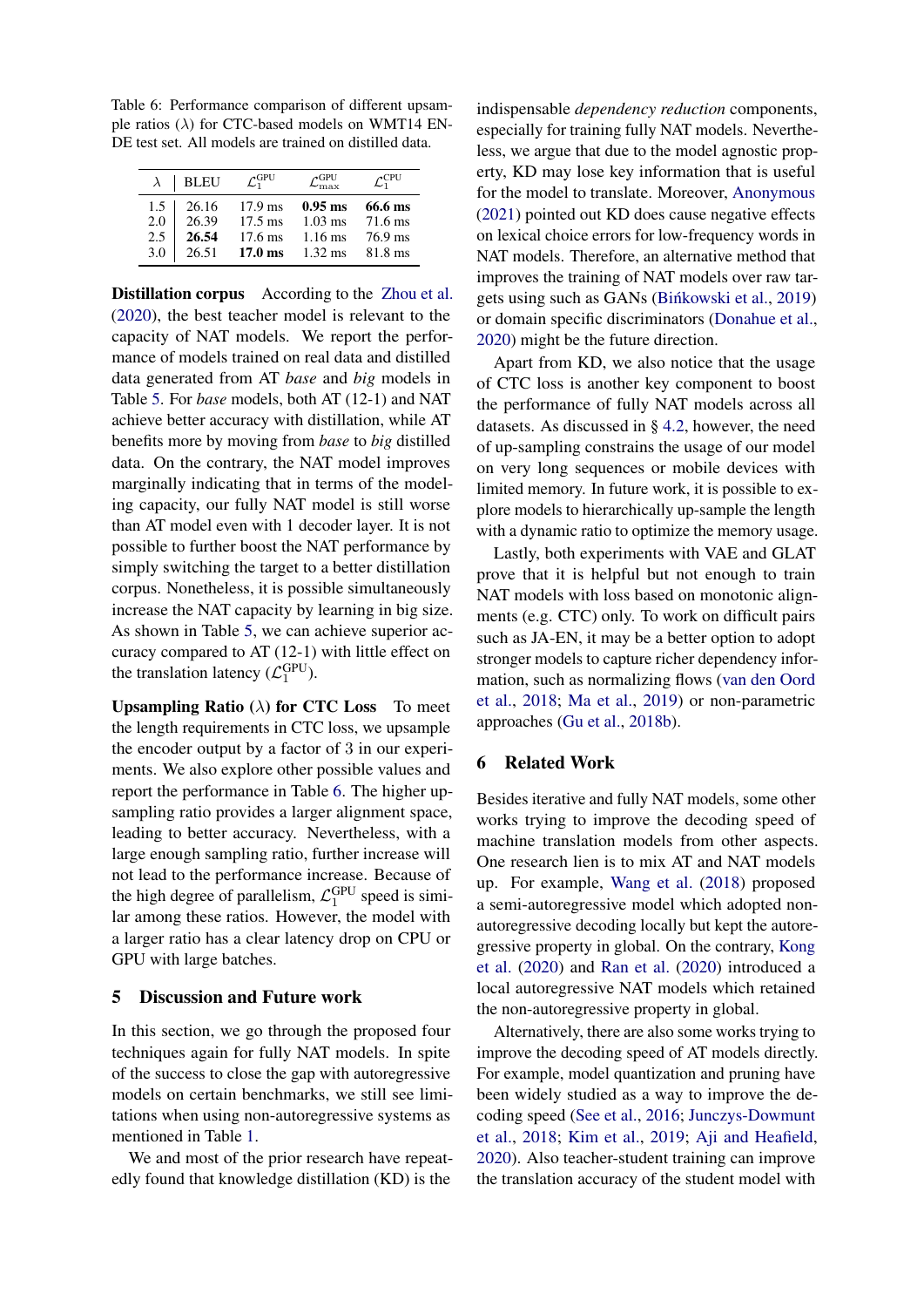faster decoding speed [\(Junczys-Dowmunt et al.,](#page-9-17) [2018\)](#page-9-17).

# 7 Conclusion

In this work, we aim to minimize the performance gap between fully NAT and AT models. We investigate some *dependency reduction* methods from four perspective and carefully unite them with some necessary revisions. Experiments on three translation benchmarks demonstrate that our proposed models achieve state-of-the-art results of fully NAT models.

### References

- <span id="page-9-18"></span>Alham Fikri Aji and Kenneth Heafield. 2020. [Com](https://doi.org/10.18653/v1/2020.ngt-1.4)[pressing neural machine translation models with 4](https://doi.org/10.18653/v1/2020.ngt-1.4) [bit precision.](https://doi.org/10.18653/v1/2020.ngt-1.4) In *Proceedings of the Fourth Workshop on Neural Generation and Translation*, pages 35–42, Online. Association for Computational Linguistics.
- <span id="page-9-13"></span>Anonymous. 2021. [Understanding and improving lexi](https://openreview.net/forum?id=ZTFeSBIX9C)[cal choice in non-autoregressive translation.](https://openreview.net/forum?id=ZTFeSBIX9C) In *Submitted to International Conference on Learning Representations*. Under review.
- <span id="page-9-0"></span>Dzmitry Bahdanau, Kyunghyun Cho, and Yoshua Ben-gio. 2015. [Neural machine translation by jointly](http://arxiv.org/abs/1409.0473) learning to align and translate. In  $3rd$  Inter[learning to align and translate.](http://arxiv.org/abs/1409.0473) *national Conference on Learning Representations, ICLR 2015, San Diego, CA, USA, May 7-9, 2015, Conference Track Proceedings*.
- <span id="page-9-14"></span>Mikołaj Binkowski, Jeff Donahue, Sander Dieleman, ´ Aidan Clark, Erich Elsen, Norman Casagrande, Luis C Cobo, and Karen Simonyan. 2019. High fidelity speech synthesis with adversarial networks. *arXiv preprint arXiv:1909.11646*.
- <span id="page-9-10"></span>William Chan, Nikita Kitaev, Kelvin Guu, Mitchell Stern, and Jakob Uszkoreit. 2019. Kermit: Generative insertion-based modeling for sequences. *arXiv preprint arXiv:1906.01604*.
- <span id="page-9-12"></span>Xi Chen, Diederik P Kingma, Tim Salimans, Yan Duan, Prafulla Dhariwal, John Schulman, Ilya Sutskever, and Pieter Abbeel. 2016. Variational lossy autoencoder. *arXiv preprint arXiv:1611.02731*.
- <span id="page-9-15"></span>Jeff Donahue, Sander Dieleman, Mikołaj Bińkowski, Erich Elsen, and Karen Simonyan. 2020. Endto-end adversarial text-to-speech. *arXiv preprint arXiv:2006.03575*.
- <span id="page-9-2"></span>Marjan Ghazvininejad, Vladimir Karpukhin, Luke Zettlemoyer, and Omer Levy. 2020a. Aligned cross entropy for non-autoregressive machine translation. In *Proceedings of the 37th International Conference on Machine Learning, ICML 2020, 13-18 July 2020, Virtual Event*, volume 119 of *Proceedings of Machine Learning Research*, pages 3515–3523. PMLR.
- <span id="page-9-3"></span>Marian Ghazvininejad, Omer Levy, Yinhan Liu, and Luke Zettlemoyer. 2019. Mask-predict: Parallel decoding of conditional masked language models. In *Proceedings of the 2019 Conference on Empirical Methods in Natural Language Processing and the 9th International Joint Conference on Natural Language Processing (EMNLP-IJCNLP)*, pages 6114– 6123.
- <span id="page-9-11"></span>Marjan Ghazvininejad, Omer Levy, and Luke Zettlemoyer. 2020b. Semi-autoregressive training improves mask-predict decoding. *arXiv preprint arXiv:2001.08785*.
- <span id="page-9-8"></span>Alex Graves, Santiago Fernández, Faustino Gomez, and Jürgen Schmidhuber. 2006. Connectionist temporal classification: labelling unsegmented sequence data with recurrent neural networks. In *Proceedings of the 23rd international conference on Machine learning*, pages 369–376. ACM.
- <span id="page-9-1"></span>Jiatao Gu, James Bradbury, Caiming Xiong, Victor O.K. Li, and Richard Socher. 2018a. Nonautoregressive neural machine translation. In *6th International Conference on Learning Representations, ICLR 2018, Vancouver, Canada, April 30-May 3, 2018, Conference Track Proceedings*.
- <span id="page-9-4"></span>Jiatao Gu, Changhan Wang, and Junbo Zhao. 2019. [Levenshtein transformer.](https://proceedings.neurips.cc/paper/2019/file/675f9820626f5bc0afb47b57890b466e-Paper.pdf) In *Advances in Neural Information Processing Systems*, volume 32, pages 11181–11191. Curran Associates, Inc.
- <span id="page-9-16"></span>Jiatao Gu, Yong Wang, Kyunghyun Cho, and Victor OK Li. 2018b. Search engine guided neural machine translation.
- <span id="page-9-9"></span>Kenneth Heafield. 2011. [KenLM: Faster and smaller](https://www.aclweb.org/anthology/W11-2123) [language model queries.](https://www.aclweb.org/anthology/W11-2123) In *Proceedings of the Sixth Workshop on Statistical Machine Translation*, pages 187–197, Edinburgh, Scotland. Association for Computational Linguistics.
- <span id="page-9-6"></span>Geoffrey Hinton, Oriol Vinyals, and Jeff Dean. 2015. Distilling the knowledge in a neural network. *arXiv preprint arXiv:1503.02531*.
- <span id="page-9-17"></span>Marcin Junczys-Dowmunt, Kenneth Heafield, Hieu Hoang, Roman Grundkiewicz, and Anthony Aue. 2018. [Marian: Cost-effective high-quality neural](https://doi.org/10.18653/v1/W18-2716) [machine translation in C++.](https://doi.org/10.18653/v1/W18-2716) In *Proceedings of the 2nd Workshop on Neural Machine Translation and Generation*, pages 129–135, Melbourne, Australia. Association for Computational Linguistics.
- <span id="page-9-7"></span>Lukasz Kaiser, Samy Bengio, Aurko Roy, Ashish Vaswani, Niki Parmar, Jakob Uszkoreit, and Noam Shazeer. 2018. Fast decoding in sequence models using discrete latent variables. In *International Conference on Machine Learning*, pages 2395–2404.
- <span id="page-9-5"></span>Jungo Kasai, James Cross, Marjan Ghazvininejad, and Jiatao Gu. 2020a. Non-autoregressive machine translation with disentangled context transformer. In *International Conference on Machine Learning*, pages 5144–5155. PMLR.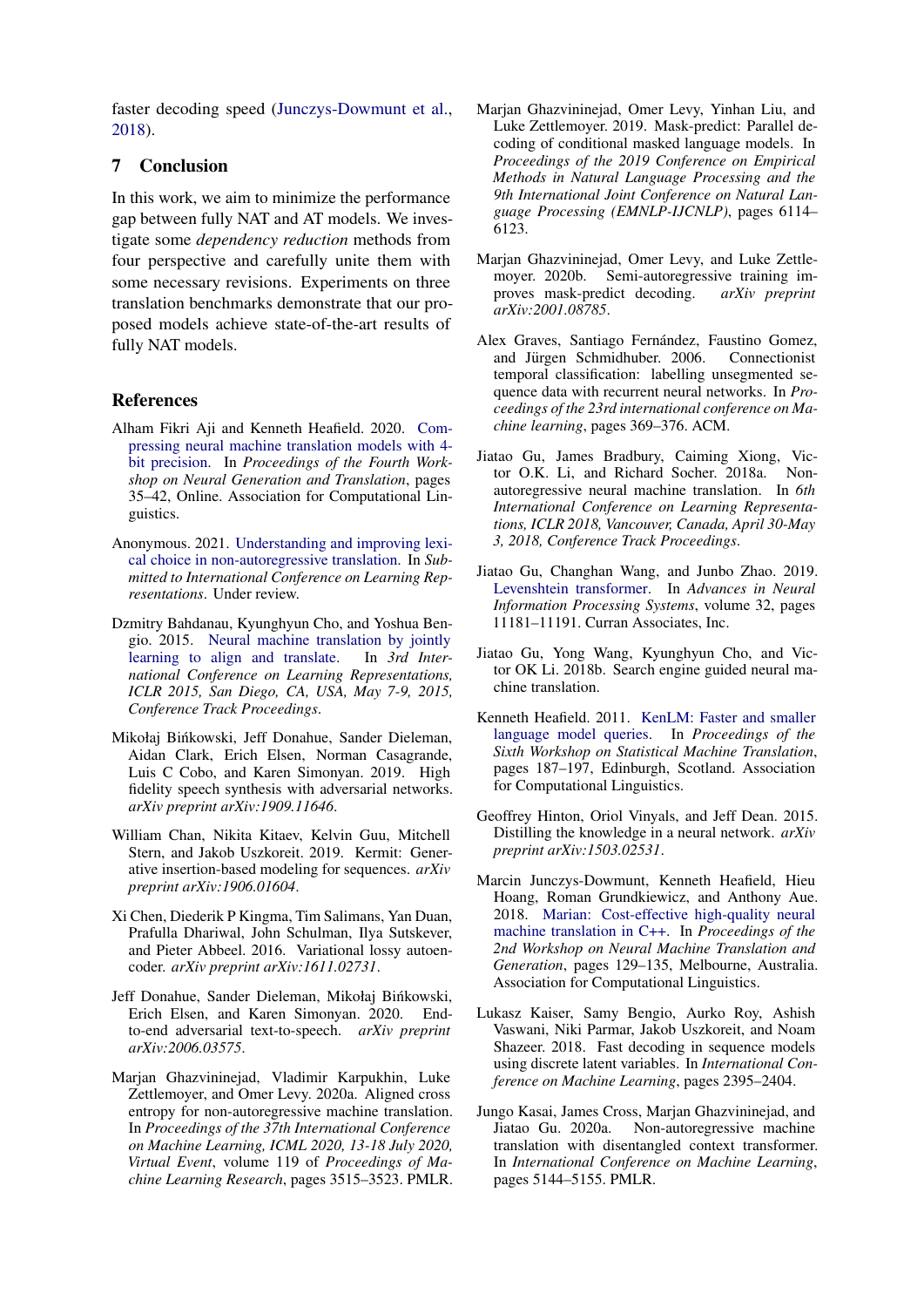- <span id="page-10-0"></span>Jungo Kasai, Nikolaos Pappas, Hao Peng, James Cross, and Noah A Smith. 2020b. Deep encoder, shallow decoder: Reevaluating the speed-quality tradeoff in machine translation. *arXiv preprint arXiv:2006.10369*.
- <span id="page-10-11"></span>Zdeněk Kasner, Jindřich Libovický, and Jindřich Helcl. 2020. Improving fluency of non-autoregressive machine translation. *arXiv preprint arXiv:2004.03227*.
- <span id="page-10-7"></span>Yoon Kim and Alexander M Rush. 2016. Sequencelevel knowledge distillation. In *Proceedings of the 2016 Conference on Empirical Methods in Natural Language Processing*, pages 1317–1327.
- <span id="page-10-19"></span>Young Jin Kim, Marcin Junczys-Dowmunt, Hany Hassan, Alham Fikri Aji, Kenneth Heafield, Roman Grundkiewicz, and Nikolay Bogoychev. 2019. [From](https://doi.org/10.18653/v1/D19-5632) [research to production and back: Ludicrously fast](https://doi.org/10.18653/v1/D19-5632) [neural machine translation.](https://doi.org/10.18653/v1/D19-5632) In *Proceedings of the 3rd Workshop on Neural Generation and Translation*, pages 280–288, Hong Kong. Association for Computational Linguistics.
- <span id="page-10-8"></span>Diederik P Kingma and Max Welling. 2013. Autoencoding variational bayes. In *Proceedings of the 2nd International Conference on Learning Representations (ICLR)*, 2014.
- <span id="page-10-17"></span>Xiang Kong, Zhisong Zhang, and Eduard Hovy. 2020. [Incorporating a local translation mechanism into](https://doi.org/10.18653/v1/2020.emnlp-main.79) [non-autoregressive translation.](https://doi.org/10.18653/v1/2020.emnlp-main.79) In *Proceedings of the 2020 Conference on Empirical Methods in Natural Language Processing (EMNLP)*, pages 1067– 1073, Online. Association for Computational Linguistics.
- <span id="page-10-10"></span>Taku Kudo and John Richardson. 2018. [SentencePiece:](https://doi.org/10.18653/v1/D18-2012) [A simple and language independent subword tok](https://doi.org/10.18653/v1/D18-2012)[enizer and detokenizer for neural text processing.](https://doi.org/10.18653/v1/D18-2012) In *Proceedings of the 2018 Conference on Empirical Methods in Natural Language Processing: System Demonstrations*, pages 66–71, Brussels, Belgium. Association for Computational Linguistics.
- <span id="page-10-3"></span>Jason Lee, Elman Mansimov, and Kyunghyun Cho. 2018. [Deterministic non-autoregressive neural se](https://aclanthology.info/papers/D18-1149/d18-1149)[quence modeling by iterative refinement.](https://aclanthology.info/papers/D18-1149/d18-1149) In *Proceedings of the 2018 Conference on Empirical Methods in Natural Language Processing, Brussels, Belgium, October 31 - November 4, 2018*, pages 1173– 1182.
- <span id="page-10-9"></span>Vladimir I Levenshtein. 1966. Binary codes capable of correcting deletions, insertions, and reversals. In *Soviet physics doklady*, volume 10, pages 707–710.
- <span id="page-10-5"></span>Zhuohan Li, Di He, Fei Tian, Tao Qin, Liwei Wang, and Tie-Yan Liu. 2018. Hint-based training for nonautoregressive translation.
- <span id="page-10-4"></span>Jindřich Libovický and Jindřich Helcl. 2018. [End-to](https://doi.org/10.18653/v1/D18-1336)[end non-autoregressive neural machine translation](https://doi.org/10.18653/v1/D18-1336)

[with connectionist temporal classification.](https://doi.org/10.18653/v1/D18-1336) In *Proceedings of the 2018 Conference on Empirical Methods in Natural Language Processing*, pages 3016– 3021, Brussels, Belgium. Association for Computational Linguistics.

- <span id="page-10-6"></span>Xuezhe Ma, Chunting Zhou, Xian Li, Graham Neubig, and Eduard Hovy. 2019. Flowseq: Nonautoregressive conditional sequence generation with generative flow. *arXiv preprint arXiv:1909.02480*.
- <span id="page-10-16"></span>Aaron van den Oord, Yazhe Li, Igor Babuschkin, Karen Simonyan, Oriol Vinyals, Koray Kavukcuoglu, George van den Driessche, Edward Lockhart, Luis Cobo, Florian Stimberg, Norman Casagrande, Dominik Grewe, Seb Noury, Sander Dieleman, Erich Elsen, Nal Kalchbrenner, Heiga Zen, Alex Graves, Helen King, Tom Walters, Dan Belov, and Demis Hassabis. 2018. [Parallel WaveNet: Fast high](http://proceedings.mlr.press/v80/oord18a.html)[fidelity speech synthesis.](http://proceedings.mlr.press/v80/oord18a.html) In *Proceedings of the 35th International Conference on Machine Learning*, volume 80 of *Proceedings of Machine Learning Research*, pages 3918–3926, Stockholmsmassan, ¨ Stockholm Sweden. PMLR.
- <span id="page-10-15"></span>Myle Ott, Sergey Edunov, Alexei Baevski, Angela Fan, Sam Gross, Nathan Ng, David Grangier, and Michael Auli. 2019. fairseq: A fast, extensible toolkit for sequence modeling. In *Proceedings of NAACL-HLT 2019: Demonstrations*.
- <span id="page-10-12"></span>Kishore Papineni, Salim Roukos, Todd Ward, and Wei-Jing Zhu. 2002. Bleu: a method for automatic evaluation of machine translation. In *Proceedings of the 40th annual meeting on association for computational linguistics*, pages 311–318. Association for Computational Linguistics.
- <span id="page-10-13"></span>Matt Post. 2018. [A call for clarity in reporting BLEU](https://www.aclweb.org/anthology/W18-6319) [scores.](https://www.aclweb.org/anthology/W18-6319) In *Proceedings of the Third Conference on Machine Translation: Research Papers*, pages 186– 191, Belgium, Brussels. Association for Computational Linguistics.
- <span id="page-10-1"></span>Lihua Qian, Hao Zhou, Yu Bao, Mingxuan Wang, Lin Qiu, Weinan Zhang, Yong Yu, and Lei Li. 2020. Glancing transformer for non-autoregressive neural machine translation. *arXiv preprint arXiv:2008.07905*.
- <span id="page-10-14"></span>Qiu Ran, Yankai Lin, Peng Li, and Jie Zhou. 2019. Guiding non-autoregressive neural machine translation decoding with reordering information. *arXiv preprint arXiv:1911.02215*.
- <span id="page-10-18"></span>Qiu Ran, Yankai Lin, Peng Li, and Jie Zhou. 2020. [Learning to recover from multi-modality errors for](https://doi.org/10.18653/v1/2020.acl-main.277) [non-autoregressive neural machine translation.](https://doi.org/10.18653/v1/2020.acl-main.277) In *Proceedings of the 58th Annual Meeting of the Association for Computational Linguistics*, pages 3059– 3069, Online. Association for Computational Linguistics.
- <span id="page-10-2"></span>Yi Ren, Jinglin Liu, Xu Tan, Sheng Zhao, Zhou Zhao, and Tie-Yan Liu. 2020. A study of